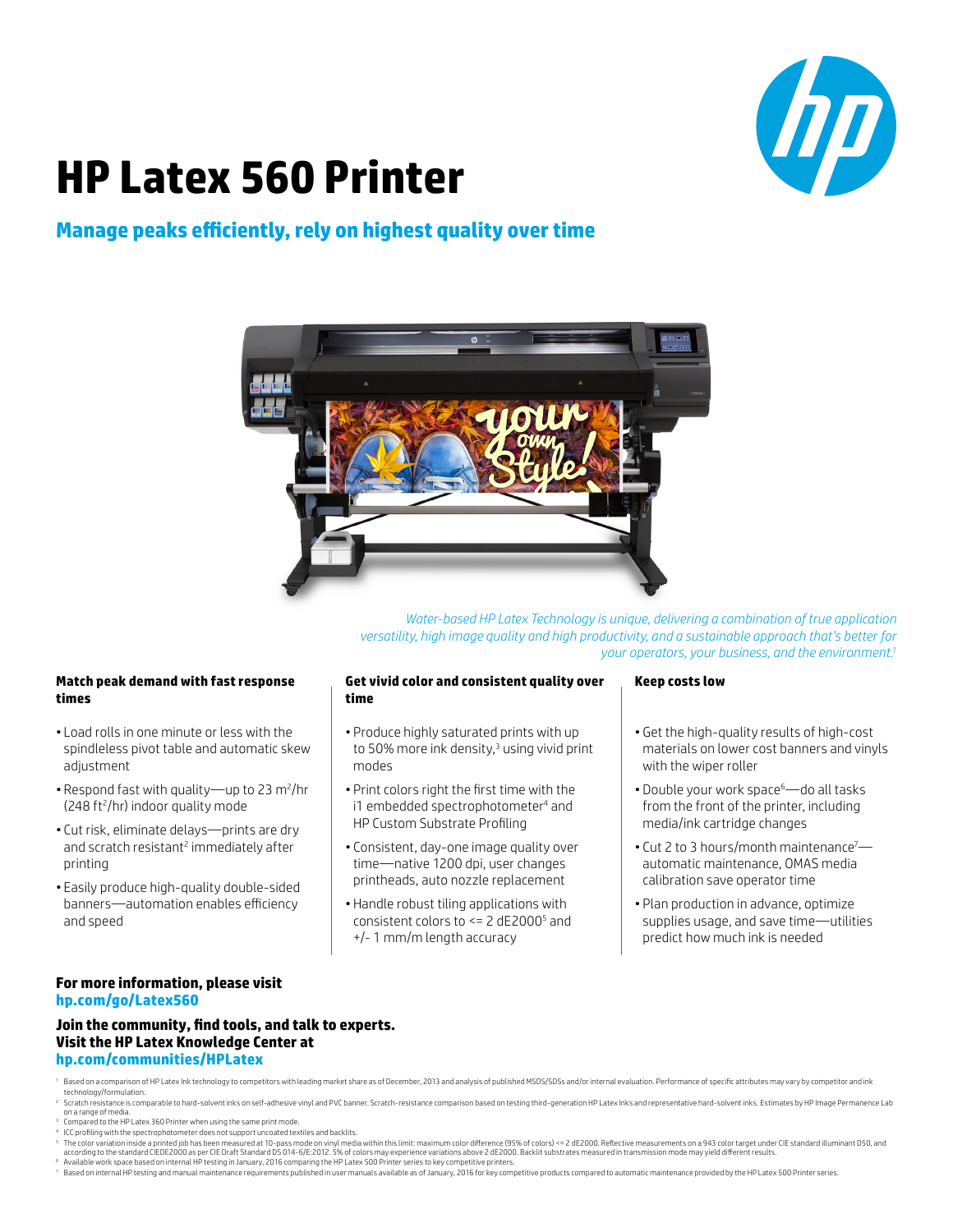# **HP Latex 560 Printer (1.63 m / 64 in)**

#### **End-to-end sustainability—a better approach**

HP Latex Technology delivers all the certifications that matter to your operators, your business, and the environment.8





#### UL ECOLOGO<sup>9</sup>

Using water-based inks eliminates exposure to inks with hazard warning labels and high solvent concentrations, and simplifies ventilation, storage, and transportation requirements.

HP Latex Inks enable more differentiation—odorless prints go where solvent can't.



#### UL GREENGUARD GOLD<sup>11</sup>

HP is designing end-to-end sustainability into large-format printing. The HP Latex 560 Printer is EPEAT Bronze registered—a designation for reduced environmental impact.12



#### **HP Latex Inks**

• Scratch resistance comparable to hard-solvent inks on SAV and PVC banner—you can consider unlaminated use for short-term signage<sup>13</sup>

**HP Latex Optimizer**

high productivity

the print

• Achieve high image quality at

• Interacts with HP Latex Inks to rapidly immobilize pigments on the surface of

• Outdoor durability up to 5 years laminated, 3 years unlaminated<sup>14</sup>

#### **HP Latex printheads**

- See fine details and smooth transitions with HP 831 Latex Printheads providing 1200 dpi native resolution
- Keep day-one image quality by replacing the printheads yourself in a few minutes, without a service call

#### **High-efficiency curing**

• Prints are completely cured and dry inside the printer, and ready for immediate finishing and delivery









® Based on a comparison of HP Latex Ink technology to competitors with leading market share as of<br>December, 2013 and analysis of published MSDS/SDs and/or internal evaluation. Performance of specific<br>attributes may vary by

- 9 Applicable to HP Latex Inks. UL ECOLOGO® Certification to UL 2801 demonstrates that an ink meets a range of multi-attribute, lifecycle based criteria related to human health and environmental considerations
- (see [ul.com/EL](http://ul.com/EL)). <sup>10</sup> HP 831 Latex Ink Cartridges, certification number 14142007, certified by the Eco Mark Office of Japan Environment
- Associat <sup>11</sup> Applicable to HP Latex Inks. UL GREENGUARD GOLD Certification to UL 2818 demonstrates that products are certified to UL's GREENGUARD standards for low chemical emissions into indoor air during product usage. For more
- information, visit [ul.com/gg](http://ul.com/gg) or [greenguard.org](http://greenguard.org).
- <sup>12</sup> EPEAT registered where applicable/supported. See [epeat.net](http://epeat.net) for registration status by country.
- <sup>13</sup> Scratch-resistance comparison based on testing third-generation HP Latex Inks and representative hard-solvent inks. Estimates<br>by HP Image Permanence Lab on a range of media.

Function of the University of the University of the University of the University of the University of the University of the University of the University of the University of the University of the University of the Univers <sup>14</sup> HP image permanence estimates by HP Image Permanence Lab. Outdoor display permanence tested according to SAE J2527 on a<br>Trange of media, including HP media; in a vertical display orientation in simulated nominal outdo Results may vary based on specific media performance.

- <sup>15</sup> For best results use media options intended for double-sided printing.
- <sup>16</sup> ICC profiling with the spectrophotometer does not support uncoated textiles and backlits.

<sup>17</sup> The color variation inside a printed job has been measured at 10-pass mode on vinyl media within this limit: maximum color difference (95% of colors)<br><= 2 dE2000. Reflective measurements on a 943 color target under CI

#### **HP Optical Media Advance Sensor (OMAS)**

- Precise and accurate motion control of media advance between print swaths
- Controls registration automatically including double-sided prints with automated registration across sides<sup>15</sup>

## **Easy maintenance and operation**

- Accessible print zone with large window and lights
- Enjoy low-maintenance printing with automatic drop detection and nozzle replacement

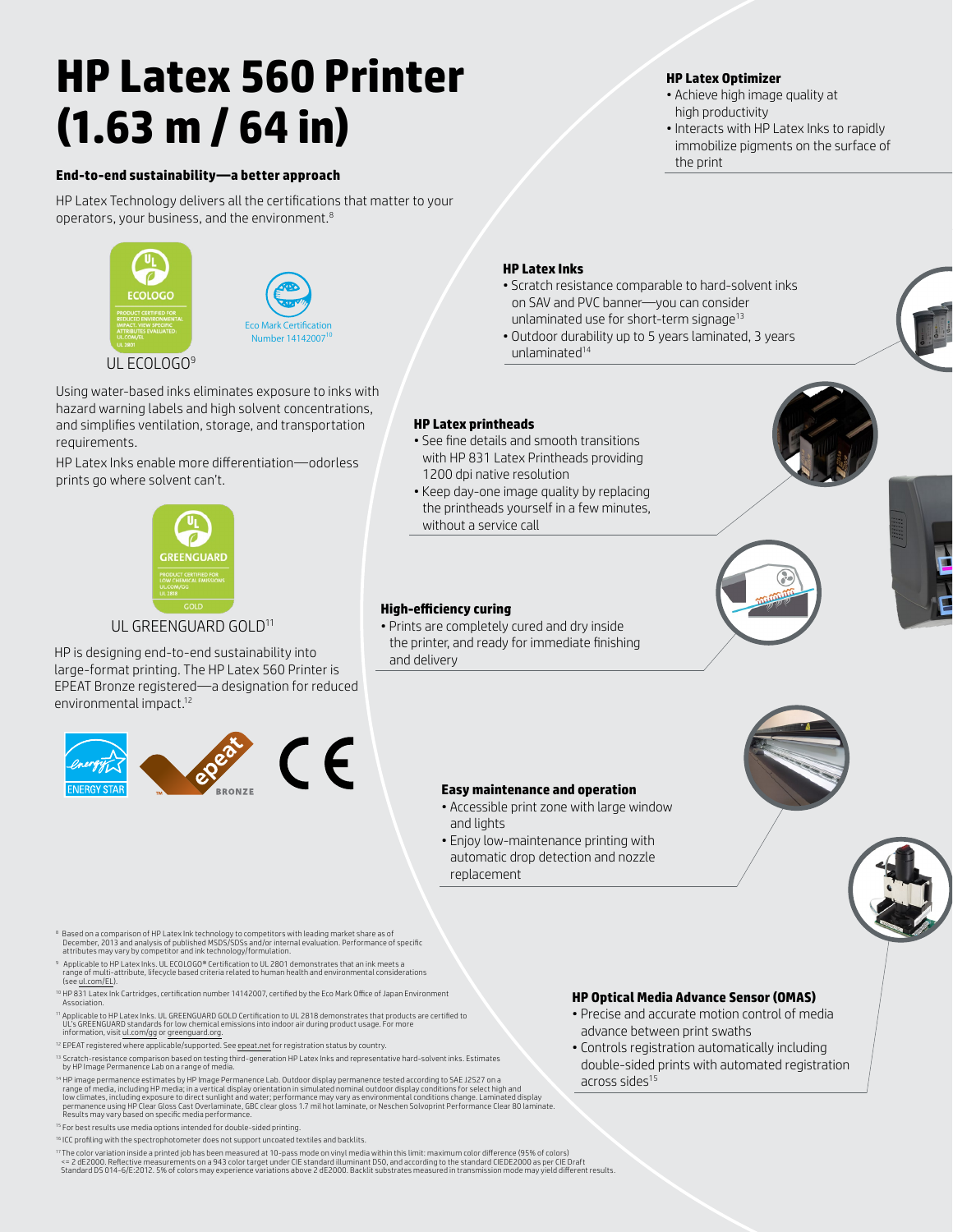